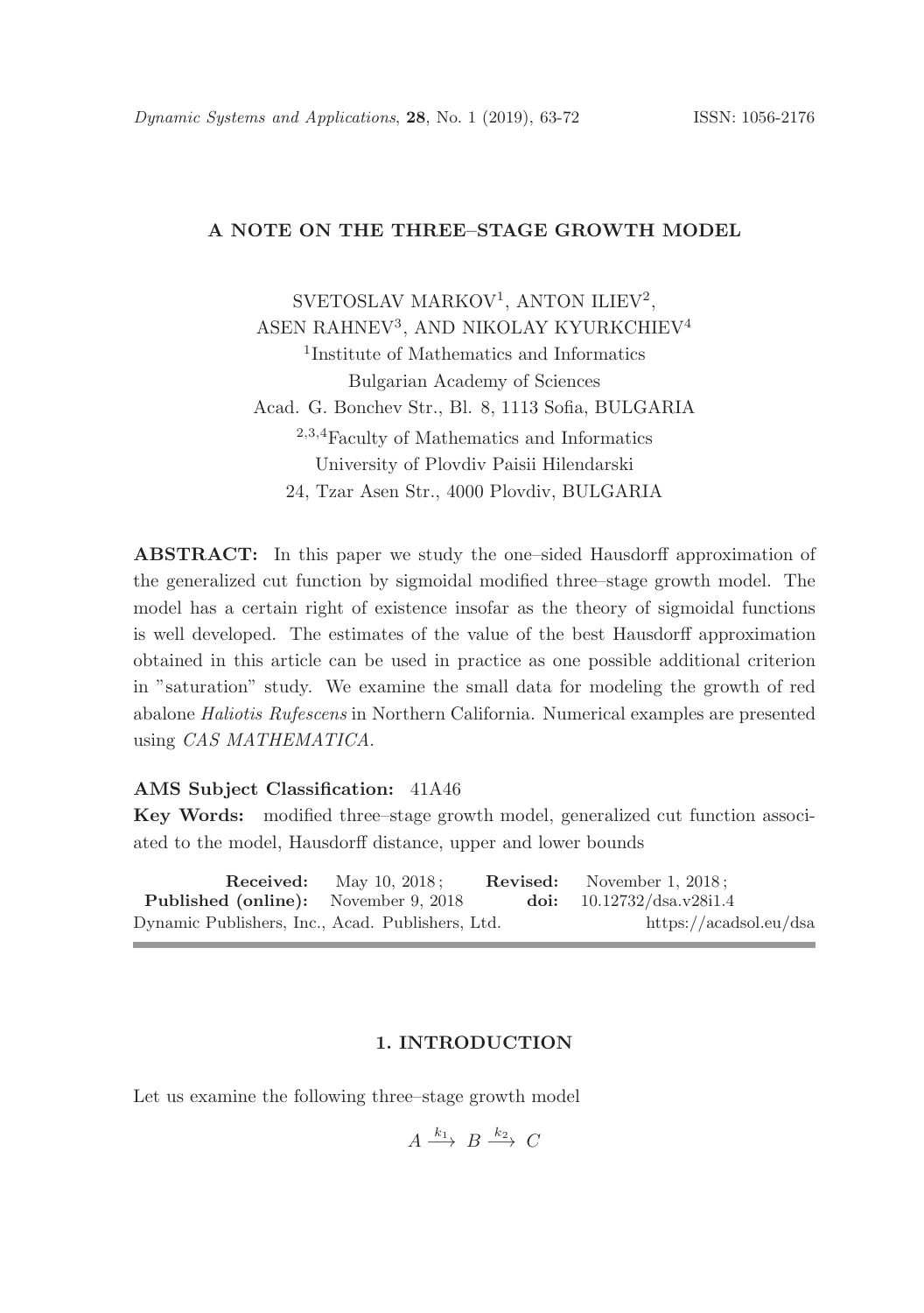

Figure 1: Three–stage growth model  $\tilde{C}(t)$  (sigmoidal; red) for  $n = k_2 - k_1$ ,  $k_1 = 1, k_2 = 1.001$  and three–stage model  $C(t)$  (first order; green) for  $n =$  $k_1 = k_2, k_1 = 1, k_2 = 2500.$ 

with two steps  $(k_1 \text{ and } k_2)$  depending on the ratio of the growth parameters  $\frac{k_1}{k_2}$ .

For the mechanism the following system of ODEs is known [1]:

$$
dA(t)/dt = -k_1 A(t),
$$
  
\n
$$
dB(t)/dt = k_1 A(t) - k_2 B(t),
$$
  
\n
$$
dC(t)/dt = k_2 B(t),
$$
  
\n
$$
A(0) = A_0, B(0) = 0, C(0) = 0.
$$

Noticing that  $dA/dt + dB/dt + dC/dt = 0$ , hence  $A + B + C = A_0$ , and at any time, we find

$$
C(t) = A_0 - B(t) - A(t)
$$

or [4]:

$$
C(t) = A_0 \left( 1 - \frac{k_1}{k_1 - k_2} \left( e^{-k_1 t} - e^{-k_2 t} \right) - e^{-k_1 t} \right).
$$

For some details, see [2], [3]. In [4], the authors debated to the following modified model for the individual growth of marine invertebrates:

$$
\tilde{C}(t) = A_0 \left( 1 - \frac{k_1}{n} \left( e^{-k_1 t} - e^{-k_2 t} \right) - e^{-k_2 t} \right)
$$

where  $n = k_2 - k_1$ , and  $\frac{k_1}{k_2}$  is close to 1.

The model  $\tilde{C}$  predicts sigmoidal growth (see, Figure 1), i.e. in a three–stage growth model, the shape is controlled by the ratio  $\frac{k_1}{k_2}$ .

For 3D–surface plot for the three–stage mechanism in the range  $n = k_2 - k_1$ , or  $n = k_1 - k_2$ , see, Figure 2.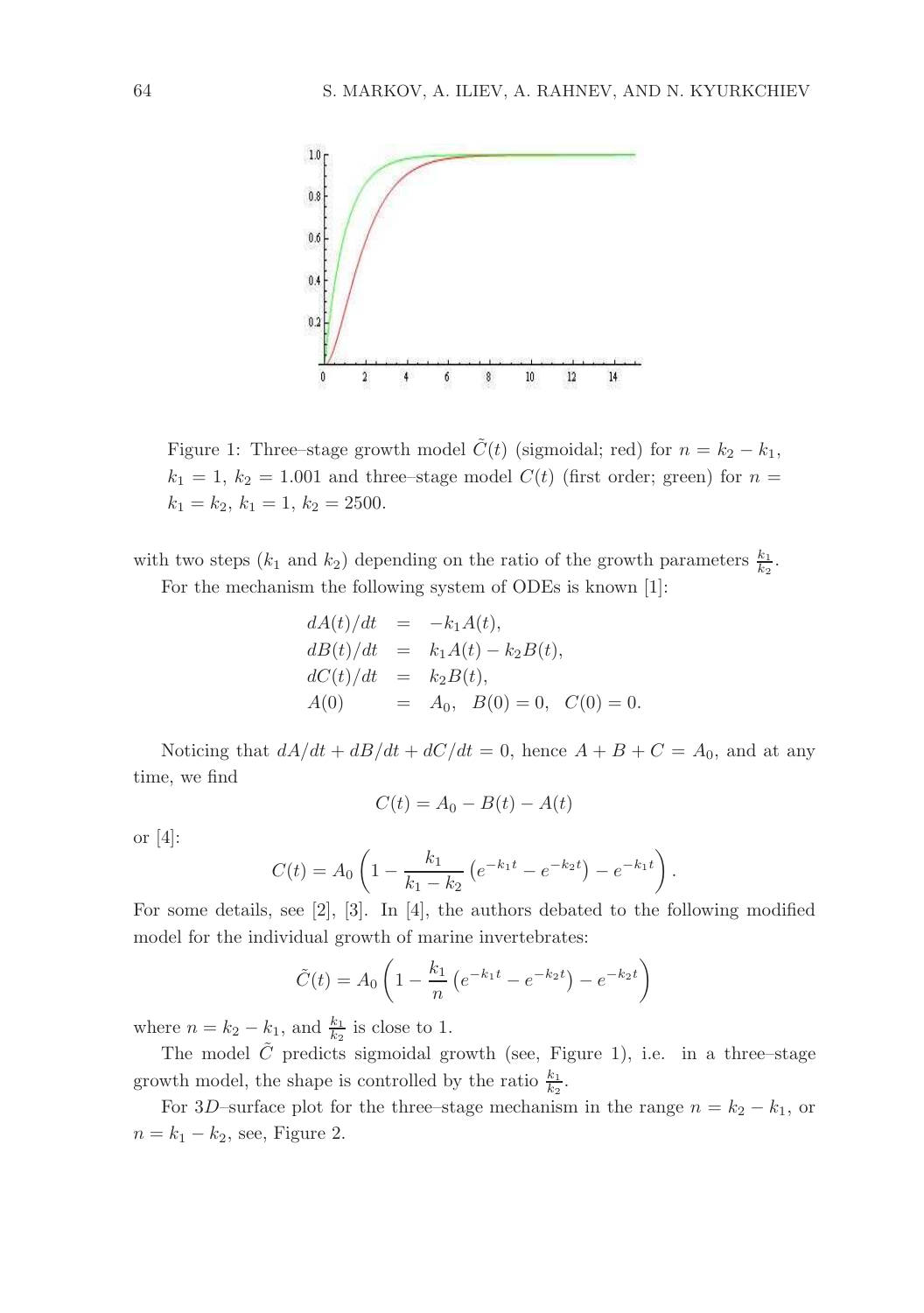

Figure 2: 3D–surface plot for the three–stage mechanism in the range  $n =$  $k_2 - k_1$ , or  $n = k_1 - k_2$ .

### 2. MAIN RESULTS

Without loosing of generality, for  $A_0 = 1$  and  $n = k_2 - k_1 > 0$ ,  $\frac{k_1}{k_2} \rightarrow 1$  we consider the following family:

$$
\tilde{C}(t) = 1 - \frac{k_1}{n} \left( e^{-k_1 t} - e^{-k_2 t} \right) - e^{-k_2 t}.
$$
\n(2.1)

We find that the sigmoid (1) has an inflection at point:

$$
t^* = \frac{1}{n} \ln \left( \frac{\left( -k_2^2 + \frac{k_1 k_2^2}{n} \right) n}{k_1^3} \right).
$$

**Definition 1.** The associate to the (1) cut function  $\tilde{C}^*$  is defined by

$$
\tilde{C}^*(t) = \begin{cases}\n0, & if \quad t < t_1, \\
\tilde{C}'(t^*)(t - t^*) + \tilde{C}(t^*), & if \quad t_1 \le t < t_2, \\
1, & if \quad t \ge t_2.\n\end{cases}
$$
\n(2.2)

The straight line  $y = \tilde{C}'(t^*)(t - t^*) + \tilde{C}(t^*)$  cross the lines  $y = 0$  and  $y = 1$  at the points  $t_1$  and  $t_2$ .

**Definition 2.** [6] The one–sided Hausdorff distance  $\overrightarrow{\rho}(f,g)$  between two interval functions  $f, g$  on  $\Omega \subseteq \mathbb{R}$ , is the one–sided Hausdorff distance between their completed graphs  $\mathcal{F}(f)$  and  $\mathcal{F}(g)$  considered as closed subsets of  $\Omega \times \mathbb{R}$ . More precisely,

$$
\overrightarrow{\rho}(f,g) = \sup_{B \in \mathcal{F}(g)} \inf_{A \in \mathcal{F}(f)} ||A - B||,
$$

where  $|| \cdot ||$  is a norm in  $\mathbb{R}^2$ .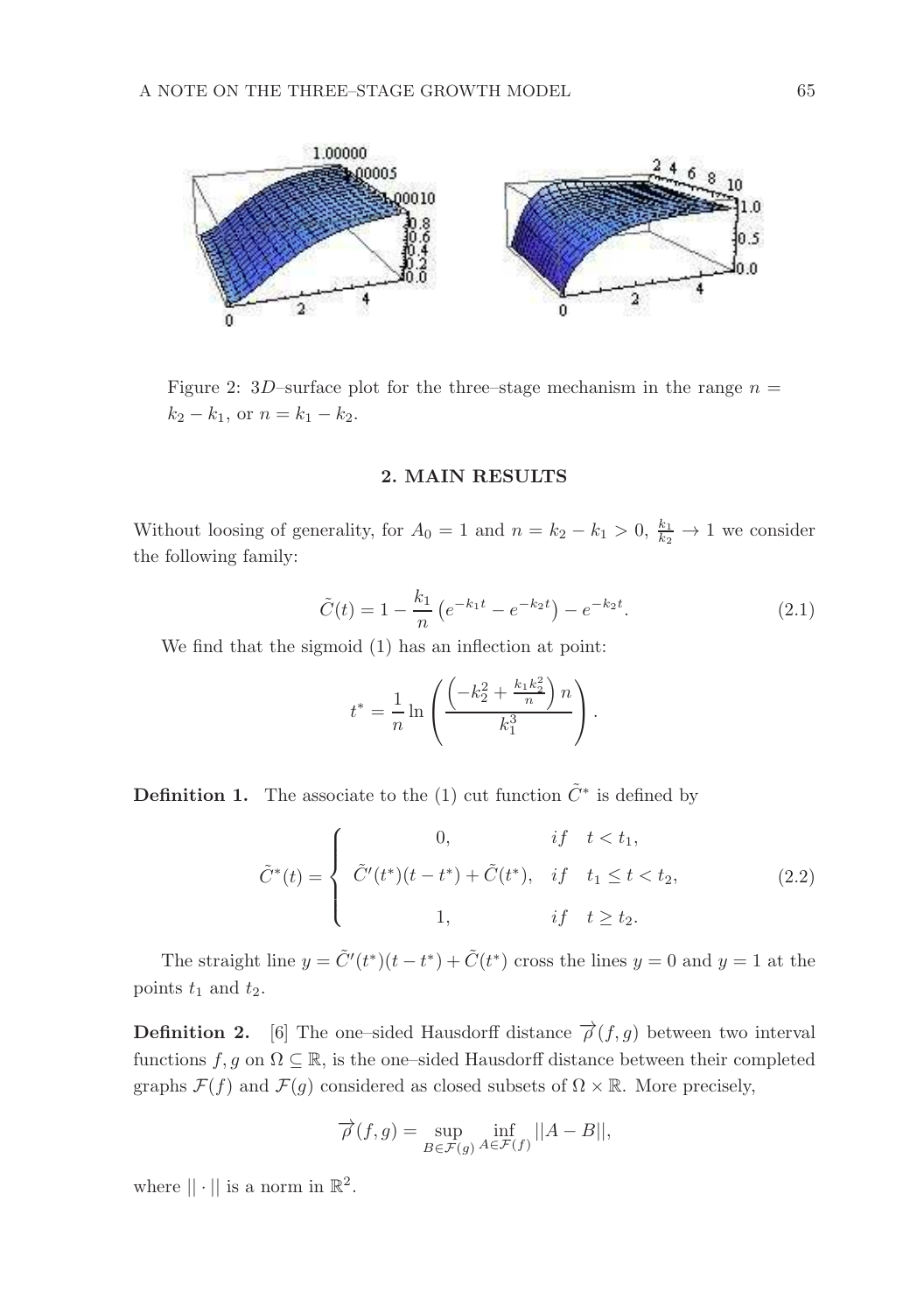We recall that completed graph of  $f$  is the closure of the graph of  $f$  as a subset of  $\Omega \times \mathbb{R}$ . If the graph of an interval function f equals  $\mathcal{F}(f)$ , then the f is called S-continuous.

The Hausdorff distance  $\rho(f,g) = \max{\{\overrightarrow{\rho}(f,g), \overrightarrow{\rho}(g,f)\}}$  defines a metric in the set of the S-continuous interval functions [7]–[10].

# 2.1. APPROXIMATION OF THE CUT FUNCTION (2) BY SIGMOID FUNCTION (1)

The one–sided Hausdorff distance  $d$  between the functions  $(1)$  and  $(2)$  satisfies the relation

$$
\tilde{C}(t_2 + d) = 1 - d.\t(2.3)
$$

The following theorem gives upper and lower bounds for d

Theorem 1. Let

$$
p = -e^{-k_2 t_2} - \frac{k_1}{n} e^{-k_1 t_2} + \frac{k_1}{n} e^{-k_2 t_2},
$$
  

$$
q = 1 + k_2 e^{-k_2 t_2} + \frac{k_1^2}{n} e^{-k_1 t_2} - \frac{k_1 k_2}{n} e^{-k_2 t_2},
$$
  

$$
r = -2\frac{q}{p}; \ n = k_2 - k_1 > 0; \ \frac{k_1}{k_2} \to 1; \ \frac{2k_1 - k_2}{k_1} < e^{t_2(k_2 - k_1)}.
$$

For the one–sided Hausdorff distance d between  $\tilde{C}^*(t)$  and the sigmoidal function (1) the following inequalities hold for:  $r > e^2$ 

$$
d_l = \frac{1}{r} < d < \frac{\ln r}{r} = d_r. \tag{2.4}
$$

Proof. Let us examine the function:

$$
F(d) = \tilde{C}(t_2 + d) - 1 + d.
$$
\n(2.5)

From  $F'(d) > 0$  we conclude that function F is increasing.

Consider the function

$$
G(d) = p + qd.\t\t(2.6)
$$

From Taylor expansion we obtain  $G(d) - F(d) = O(d^2)$ .

Hence  $G(d)$  approximates  $F(d)$  with  $d \to 0$  as  $O(d^2)$  (see Figure 3). In addition  $G'(d) > 0$ .

From the conditions of the theorem, we see that  $p < 0$  and  $q > 0$  and  $G(d_l) =$  $\frac{1}{2}p < 0.$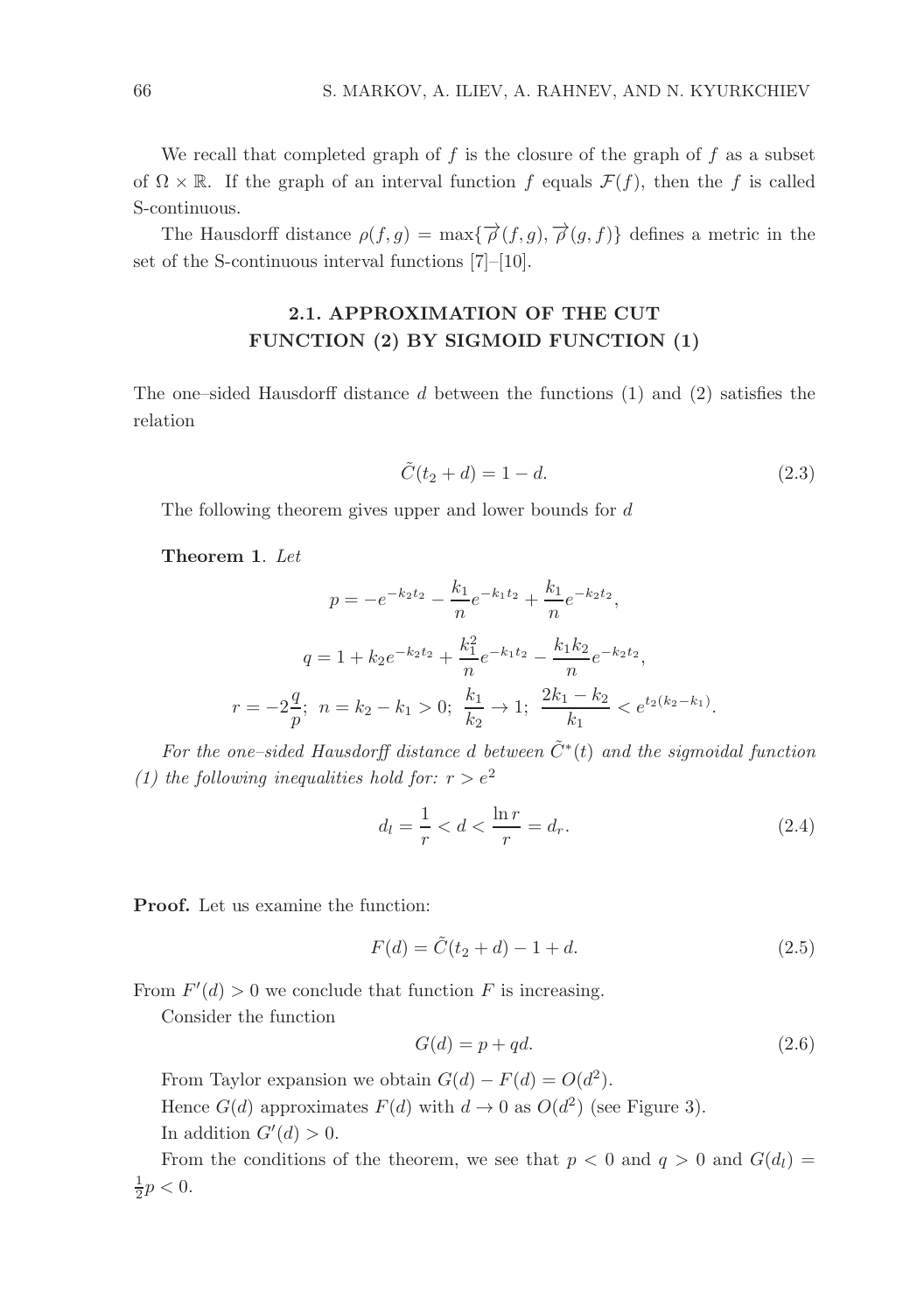

Figure 3: The functions  $F(d)$  and  $G(d)$  for  $k_1 = 1; k_2 = 1.01$ .



Figure 4: The cut function  $\tilde{C}^*(t)$  and the sigmoidal function  $\tilde{C}(t)$  with  $k_1 = 1$ ,  $k_2 = 1.01$ ,  $t^* = 0.985033$ ,  $t_1 = 0.27045$ ,  $t_2 = 2.97525$ ; H- distance  $d =$ 0.174444,  $d_l = 0.0865764$ ,  $d_r = 0.211829$ .

Further, for  $r > e^2$  we have  $G(d_r) > 0$ .

This completes the proof of the theorem.

The model (1) for  $k_1 = 1$ ,  $k_2 = 1.01$ ,  $t^* = 0.985033$ ,  $t_1 = 0.27045$ ,  $t_2 = 2.97525$  is visualized on Figure 4.

From the nonlinear equation (3) and inequalities (4) we have:  $d = 0.174444$ ,  $d_l = 0.0865764, d_r = 0.211829.$ 

### 2.2. NUMERICAL EXAMPLE

We examine the following data. (The small data for modeling the growth of red abalone is shown in Table 1. For more details, see [5]).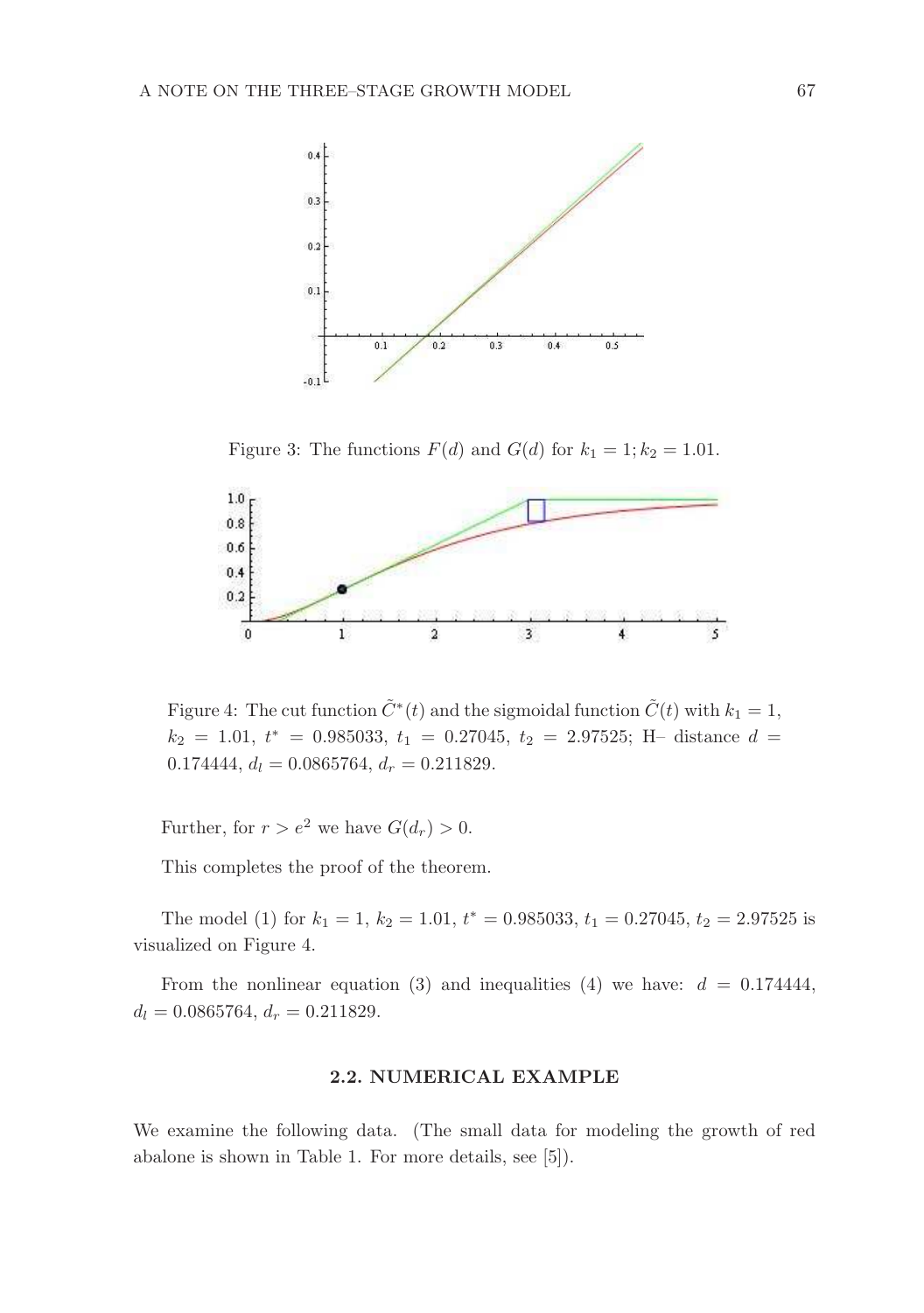| Aqe            | Length(mm) |
|----------------|------------|
| 1              | 16.1       |
| $\overline{2}$ | 33.9       |
| 3              | 54.3       |
| $\overline{4}$ | 76.2       |
| 5              | 97.8       |
| 6              | 117.1      |
| $\overline{7}$ | 133.3      |
| 8              | 146.5      |
| 9              | 157.2      |
| 10             | 166        |
| 11             | 173.3      |
| 12             | 179.6      |

Table 1: The small data for modeling the growth of red abalone Haliotis Rufescens in Northern California [5]

The model (2) based on the data of Table 1 for the estimated parameters:

 $A_0 = 179.6; k_2 = 0.4384; k_1 = 0.434133; t^* = 2.26955; t_1 = 0.62341; t_2 = 6.854$ 

is plotted on Figure 5.

Specifically, we will note that the growth model functions is checked by an additional six criteria, the consideration of which go beyond this article.

For example, for the predictive power (PP) criterion

$$
PP = \sum_{i=1}^{n} \left( \frac{\tilde{C}(t_i) - y_i}{y_i} \right)^2
$$

measures the distance of model actual data from the estimates against the actual data, we find  $PP = 0.243413$ .

**Remarks.** The model  $\tilde{C}(t)$  has a certain right of existence insofar as the theory of sigmoidal functions is well developed.

Of course, its use in approximating such data is associated with a loss of accuracy when using the operator of the programming environment (for example, CAS Mathematica) to find a local extreme.

The estimates of the value of the best Hausdorff approximation obtained in this article can be used in practice as one possible additional criterion in "saturation" study.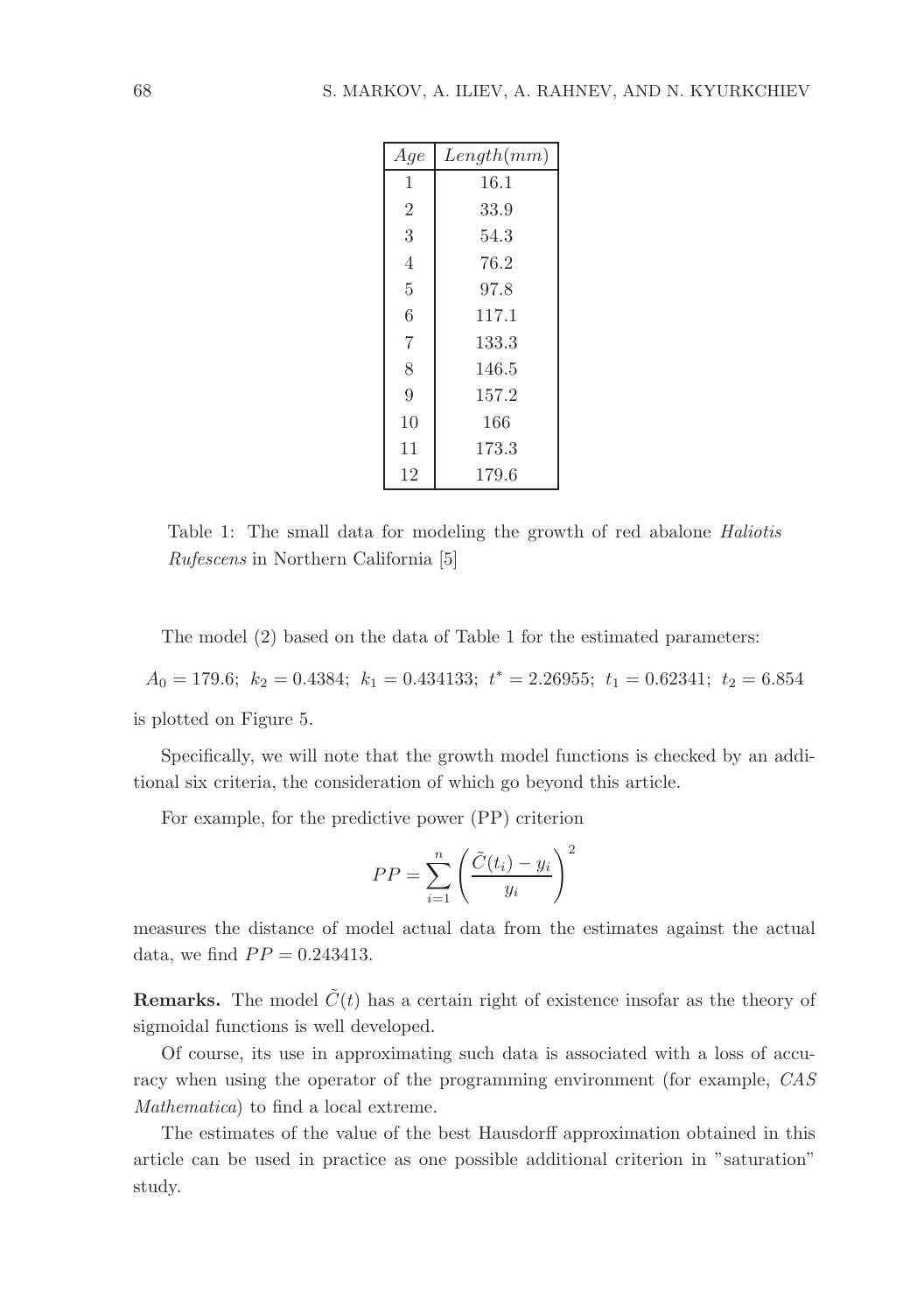

Figure 5: The model  $\tilde{C}(t)$ 

For some approximation, computational and modelling aspects, see [11]–[32].

The results obtained in this paper can be used when controlling growth in Software Reliability Models, see [33], [34].

## ACKNOWLEDGMENTS

This work has been supported by the project FP17-FMI-008 of Department for Scientific Research, Paisii Hilendarski University of Plovdiv.

### **REFERENCES**

- [1] A. Cornish–Bowden, Fundamentals of Enzyme Kinetics, Wiley–Blackwell (2012), ISBN: 978-3-527-33074-4.
- [2] D. Soete, R. Gijbels, J. Hoste, Neuron Activation Analysis, Wiley–Interscience (1972).
- [3] H. Bateman, The solution of a system of differential equations occurring in the theory of radio–active transformations, Proc. Cambridge Phil. Soc., 15 (1910), 423–427.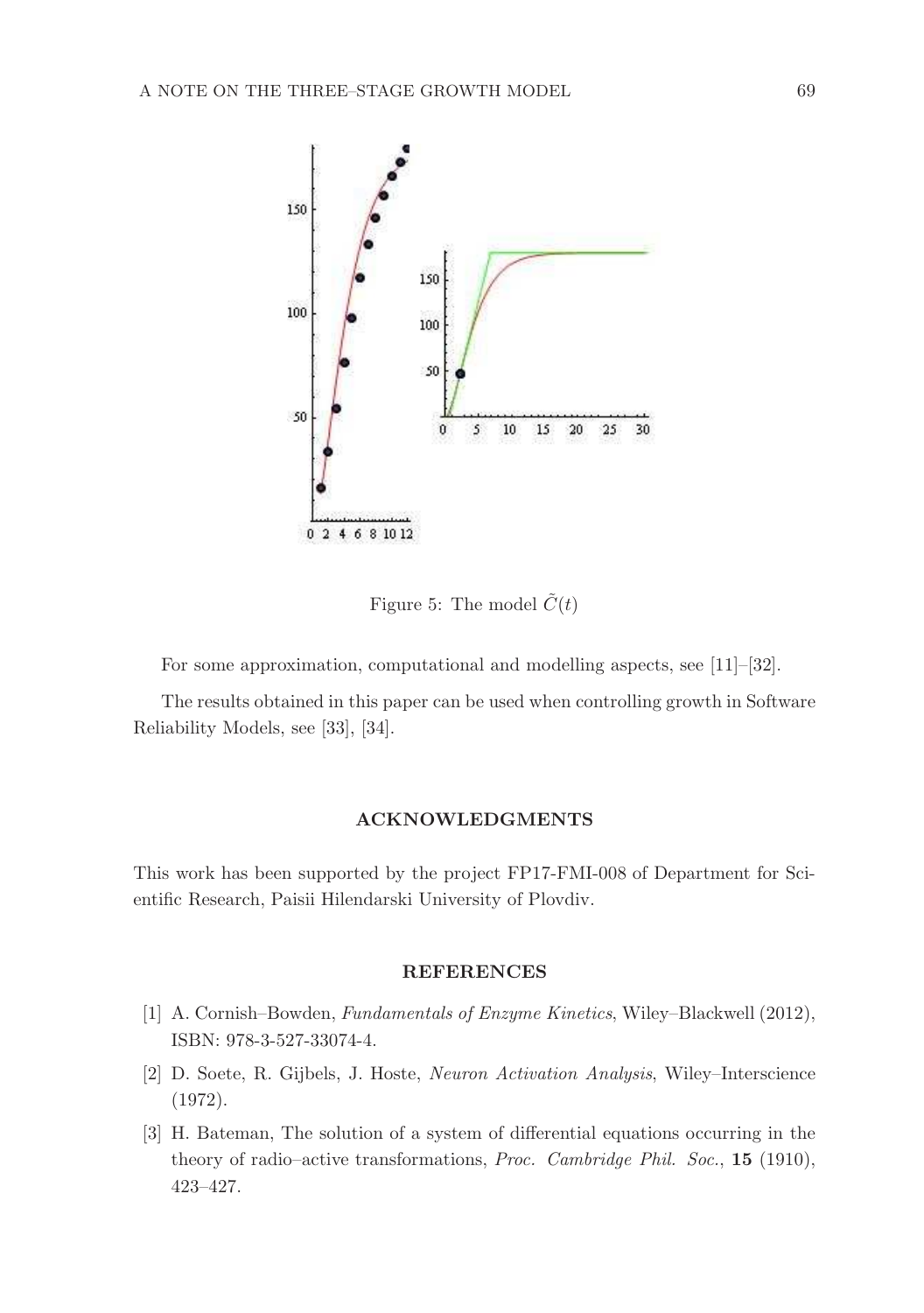- [4] L. Rogers–Bennett, D. W. Rogers, A two–step growth curve: Approach to the von Bertalanffy and Gompertz equations, Adv. in Pure Math., 6 (2016), 321–330.
- [5] L. Rogers–Bennett, D. W. Rogers, S. A. Schultz, Modeling growth and mortality of red abalone Haliotis Rufescens in Northern California, J. of Shellfish Research, 26 No. 3 (2007), 719–727.
- [6] B. Sendov, Hausdorff Approximations, Kluwer, Boston (1990).
- [7] R. Anguelov, S. Markov, Hausdorff Continuous Interval Functions and Approximations, In: SCAN 2014 Proceedings, LNCS, ed. by J.W.von Gudenberg, Springer, Berlin (2015).
- [8] R. Anguelov, S. Markov, B. Sendov, On the Normed Linear Space of Hausdorff Continuous Functions. In: Lirkov, I., et al. (Eds.): Lecture Notes in Computer Science, 3743, Springer (2006), 281–288.
- [9] R. Anguelov, S. Markov, B. Sendov, Algebraic Operations on the Space of Hausdorff Continuous Functions. In: Bojanov, B. (Ed.): Constructive Theory of Functions, Prof. M. Drinov Academic Publ. House, Sofia (2006), 35–44.
- [10] R. Anguelov, S. Markov, B. Sendov, The Set of Hausdorff Continuous Functions - the Largest Linear Space of Interval Functions, Reliable Computing, 12 (2006), 337–363.
- [11] N. Kyurkchiev, S. Markov, On the Hausdorff distance between the Heaviside step function and Verhulst logistic function, J. Math. Chem., 54 No. 1 (2016), 109–119.
- [12] N. Kyurkchiev, S. Markov, Sigmoid functions: Some Approximation and Modelling Aspects, LAP LAMBERT Academic Publishing, Saarbrucken (2015), ISBN 978-3-659-76045-7.
- [13] N. Kyurkchiev, A. Iliev, S. Markov, Some Techniques for Recurrence Generating of Activation Functions: Some Modeling and Approximation Aspects, LAP LAMBERT Academic Publishing (2017), ISBN: 978-3-330-33143-3.
- [14] R. Anguelov, M. Borisov, A. Iliev, N. Kyurkchiev, S. Markov, On the chemical meaning of some growth models possessing Gompertzian-type property, Math. Meth. Appl. Sci., (2017), 1–12, doi:10.1002/mma.4539.
- [15] R. Anguelov, N. Kyurkchiev, S. Markov, Some properties of the Blumberg's hyper-log-logistic curve, *BIOMATH*, **7** No. 1 (2018), 8 pp.
- [16] A. Iliev, N. Kyurkchiev, S. Markov, On the Approximation of the step function by some sigmoid functions, Mathematics and Computers in Simulation, 133 (2017), 223–234.
- [17] A. Iliev, N. Kyurkchiev, S. Markov, Approximation of the cut function by Stannard and Richards sigmoid functions, IJPAM, 109 No. 1 (2016), 119–128.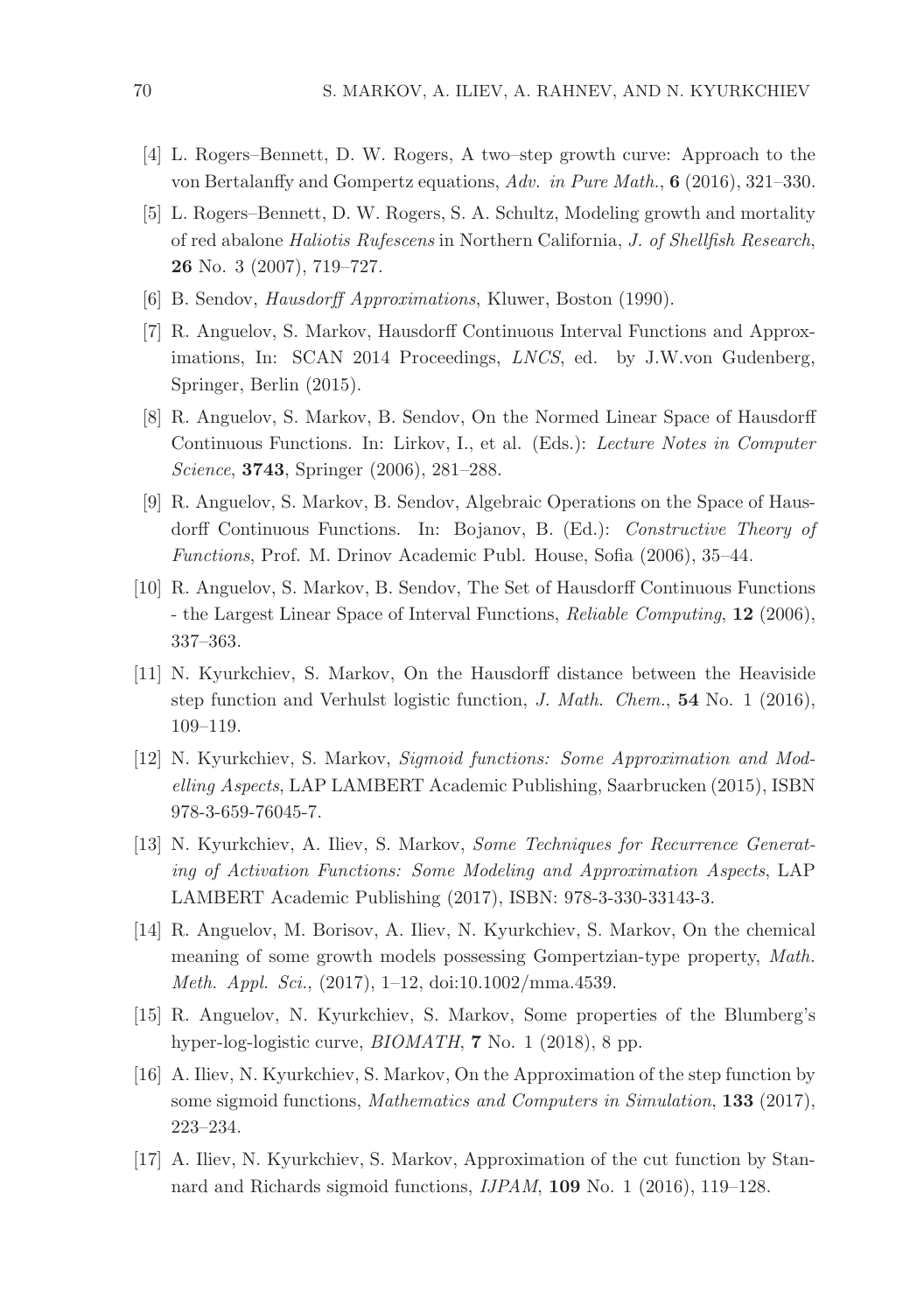- [18] S. Markov, A. Iliev, A. Rahnev, N. Kyurkchiev, A note on the Log-logistic and transmuted Log-logistic models. Some applications, Dynamic Systems and Applications, 27 No. 3 (2018), 593–607.
- [19] S. Markov, N. Kyurkchiev, A. Iliev, A. Rahnev, On the approximation of the cut functions by hyper-log-logistic function, Neural, Parallel and Scientific Computations, 26 No. 2 (2018), 169–182.
- [20] N. Kyurkchiev, A. Iliev, S. Markov, Families of recurrence generated three and four parametric activation functions, Int. J. Sci. Res. and Development, 4 No. 12 (2017), 746–750.
- [21] N. Kyurkchiev, A note on the new geometric representation for the parameters in the fibril elongation process. C. R. Acad. Bulg. Sci., 69 No. 8,  $(2016)$ , 963–972.
- [22] N. Kyurkchiev, On the numerical solution of the general "ligand-gated neuroreceptors model' via CAS Mathematica, Pliska Stud. Math. Bulgar., 26 (2016), 133–142.
- [23] N. Kyurkchiev, S. Markov, On the numerical solution of the general kinetic "Kangle" reaction system, Journal of Mathematical Chemistry,  $54$  No. 3 (2016), 792–805.
- [24] L. Rogers–Bennett, D. Rogers, W. Bennett, T. Ebert, Modeling Red Sea Urchin Growth Using Six Growth Models, Fishery Bulletin, 101 (2003), 614–626.
- [25] R. Leaf, L. Rogers–Bennett, Y. Jiao, Exploring the Use of a Size Based Egg per Recruit Model for the Red Abalone Fishery in California, North American Journal of Fisheries Management, 28 (2008), 1638–1647.
- [26] N. Lester, B. Shuter, P. Abrams, Interpreting the von Bertalanffy Model of Somatic Growth in Fishes: The Cost of Reproduction, Proceedings of the Royal Society B: Biological Sciences, 271 (2004), 1625–1631.
- [27] A. Hernandez–Llamas, D. Ratkowsky, Growth of Fishes, Crustaceans and Mollusks: Estimation of the von Bertalanffy, Logistic, Gompertz and Richards Curves and a New Growth Model, Marine Ecology Progress Series, 282 (2004), 237–244.
- [28] L. von Bertalanffy, A Quantitative Theory of Organic Growth (Inquiries on Growth Laws. II), Human Biology, 10 (1938), 181–213.
- [29] K. Sainsbury, Effect of Individual Variability on the von Bertalanffy Growth Equation, Canadian Journal of Fisheries and Aquatic Sciences, 37 (1980), 241– 247.
- [30] P. Haaker, D. Parker, K. Barsky, C. Chun, Growth of Red Abalone, Haliotis rufescens (Swainson), at Johnson's Lee Santa Rosa Island, California, Journal of Shellfish Research, 17 (1998), 747–753.